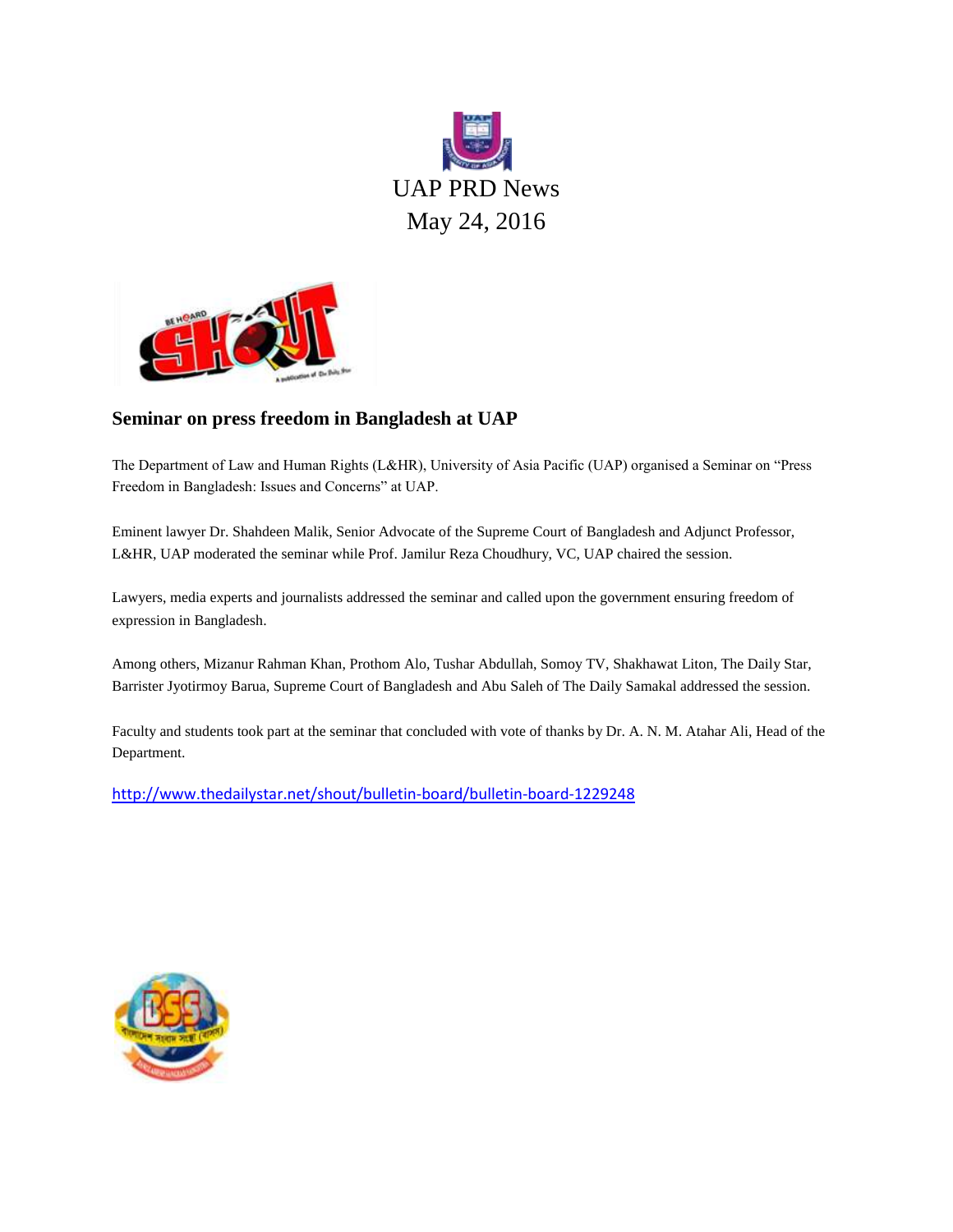## UAP holds seminar on press freedom

DHAKA, May 20, 2016 (BSS) - The Department of Law and Human Rights of the University of Asia Pacific (UAP) today organized a seminar titled "Press Freedom in Bangladesh: Issues and Concerns".

Eminent lawyer Dr Shahdeen Malik moderated the seminar while Prof Jamilur Reza Choudhury, Vice Chancellor of UAP chaired the session.

Among others, Mizanur Rahman Khan of daily Prothom Alo, Tushar Abdullah of Somoy TV, Shakhawat Liton of The Daily Star, Abu Saleh of daily Samakal and Barrister Jyotirmoy Barua spoke at the seminar.

Faculty, students took part at the seminar that concluded with vote of thanks by Dr. A N M Atahar Ali, Head of the Department.

<http://www.bssnews.net/newsDetails.php?cat=10&id=576592&date=2016-05-20>



#### UAP holds seminar on press freedom

The Department of Law and Human Rights of the University of Asia Pacific (UAP) Friday organised a seminar titled "Press Freedom in Bangladesh: Issues and Concerns", reports BSS. Eminent lawyer Dr Shahdeen Malik moderated the seminar while Prof Jamilur Reza Choudhury, Vice Chancellor of UAP chaired the session. Among others, Mizanur Rahman Khan of daily Prothom Alo, Tushar Abdullah of Somoy TV, Shakhawat Liton of The Daily Star, Abu Saleh of daily Samakal and Barrister Jyotirmoy Barua spoke at the seminar. Faculty, students took part at the seminar that concluded with vote of thanks by Dr. A N M Atahar Ali, Head of the Department.

[http://www.newstoday.com.bd/index.php?option=details&news\\_id=2443016&date=2016-05-21](http://www.newstoday.com.bd/index.php?option=details&news_id=2443016&date=2016-05-21)



#### **UAP holds seminar on press freedom**

The Department of Law and Human Rights of the University of Asia Pacific (UAP) yesterday organised a seminar titled 'Press Freedom in Bangladesh: Issues and Concerns'. Eminent lawyer Dr Shahdeen Malik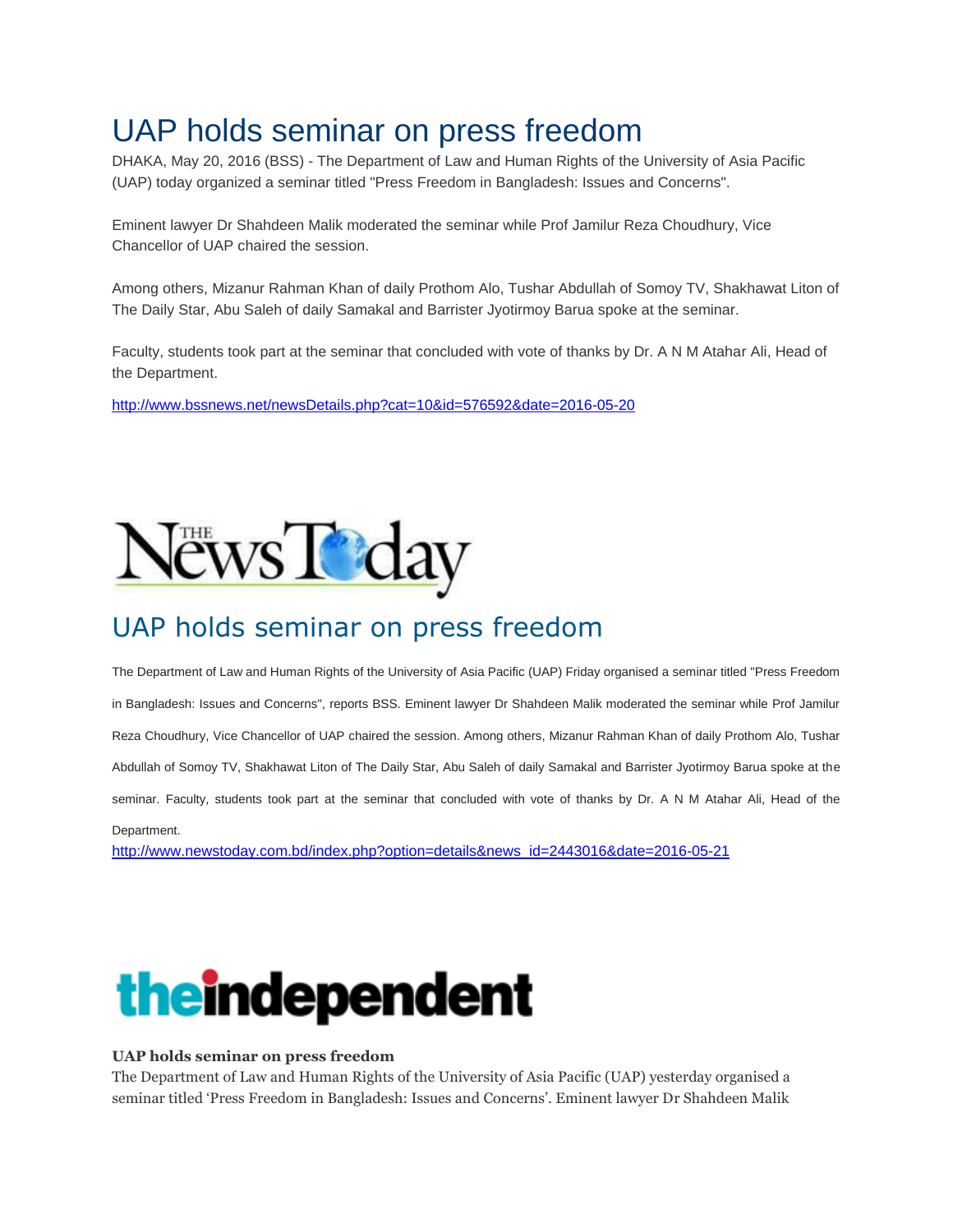moderated the seminar while Prof Jamilur Reza Choudhury, Vice Chancellor of UAP chaired the session. Among others, Mizanur Rahman Khan of daily Prothom Alo, Tushar Abdullah of Somoy TV, Shakhawat Liton of The Daily Star, Abu Saleh of daily Samakal and Barrister Jyotirmoy Barua spoke at the seminar. Faculty, students took part at the seminar that concluded with vote of thanks by Dr ANM Atahar Ali, Head of the Department.

<http://www.theindependentbd.com/printversion/details/44590>



The Department of Law and Human Rights of the University of Asia Pacific (UAP) today organized a seminar titled "Press Freedom in Bangladesh: Issues and Concerns".

Eminent lawyer Dr Shahdeen Malik moderated the seminar while Prof Jamilur Reza Choudhury, Vice Chancellor of UAP chaired the session. ?BSS

<http://www.observerbd.com/2016/05/21/152479.php>

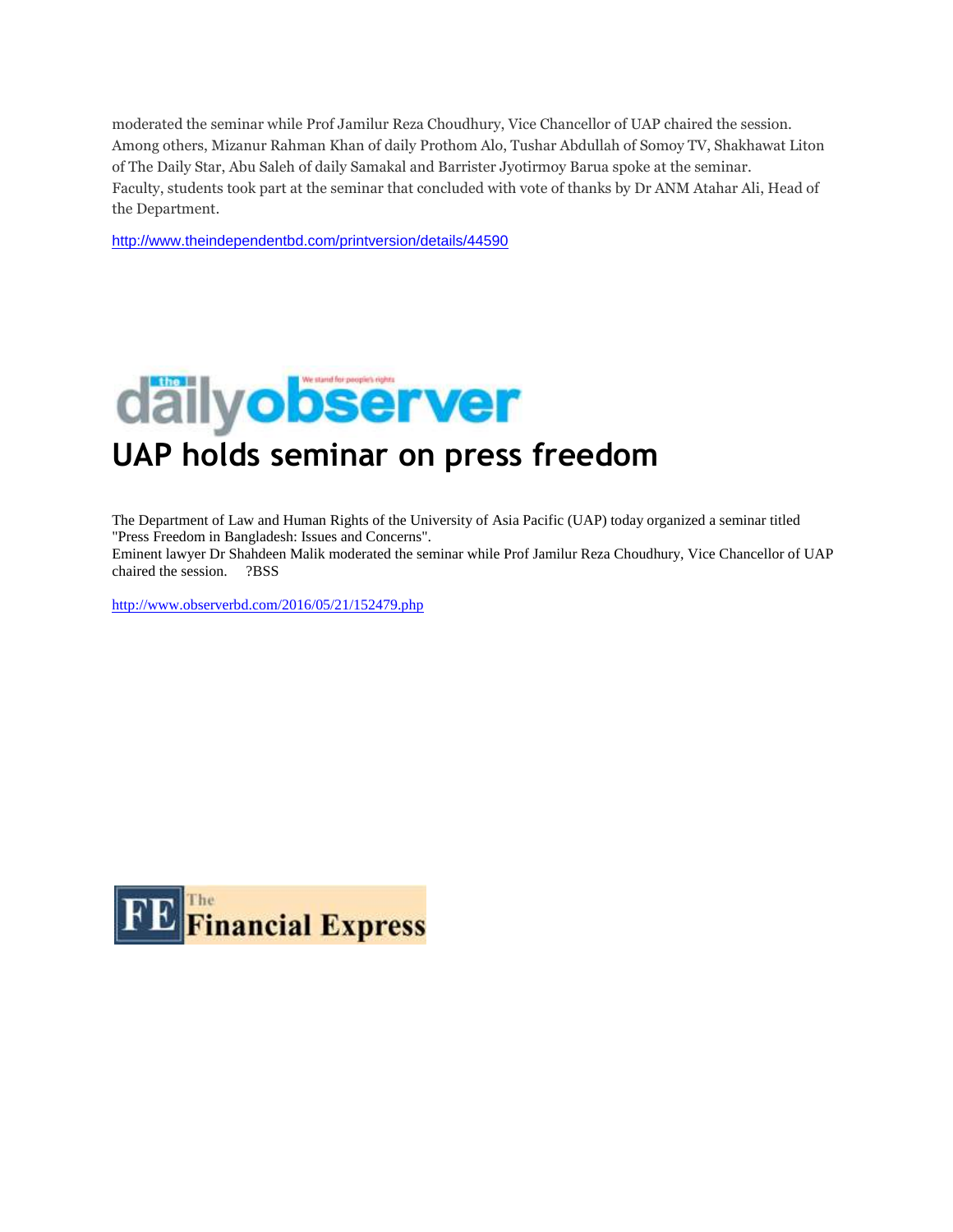#### UAP holds seminar on press freedom

A seminar on 'Press freedom in Bangladesh: Issues and concerns' was held at the University of Asia Pacific (UAP) in the city on Friday. The Department of Law and Human Rights of UAP organised the programme. Eminent lawyer Dr Shahdeen Malik moderated the seminar while Professor Jamilur Reza Choudhury, Vice Chancellor of UAP, chaired the session. Among others, Mizanur Rahman Khan of the daily Prothom Alo, Tushar Abdullah of Somoy TV, Shakhawat Liton of The Daily Star, Abu Saleh of the daily Samakal and Barrister Jyotirmoy Barua spoke at the seminar. - Press Release

[http://epaper.thefinancialexpress-bd.com/?archiev=yes&arch\\_date=21-05-2016#](http://epaper.thefinancialexpress-bd.com/?archiev=yes&arch_date=21-05-2016). Page-3

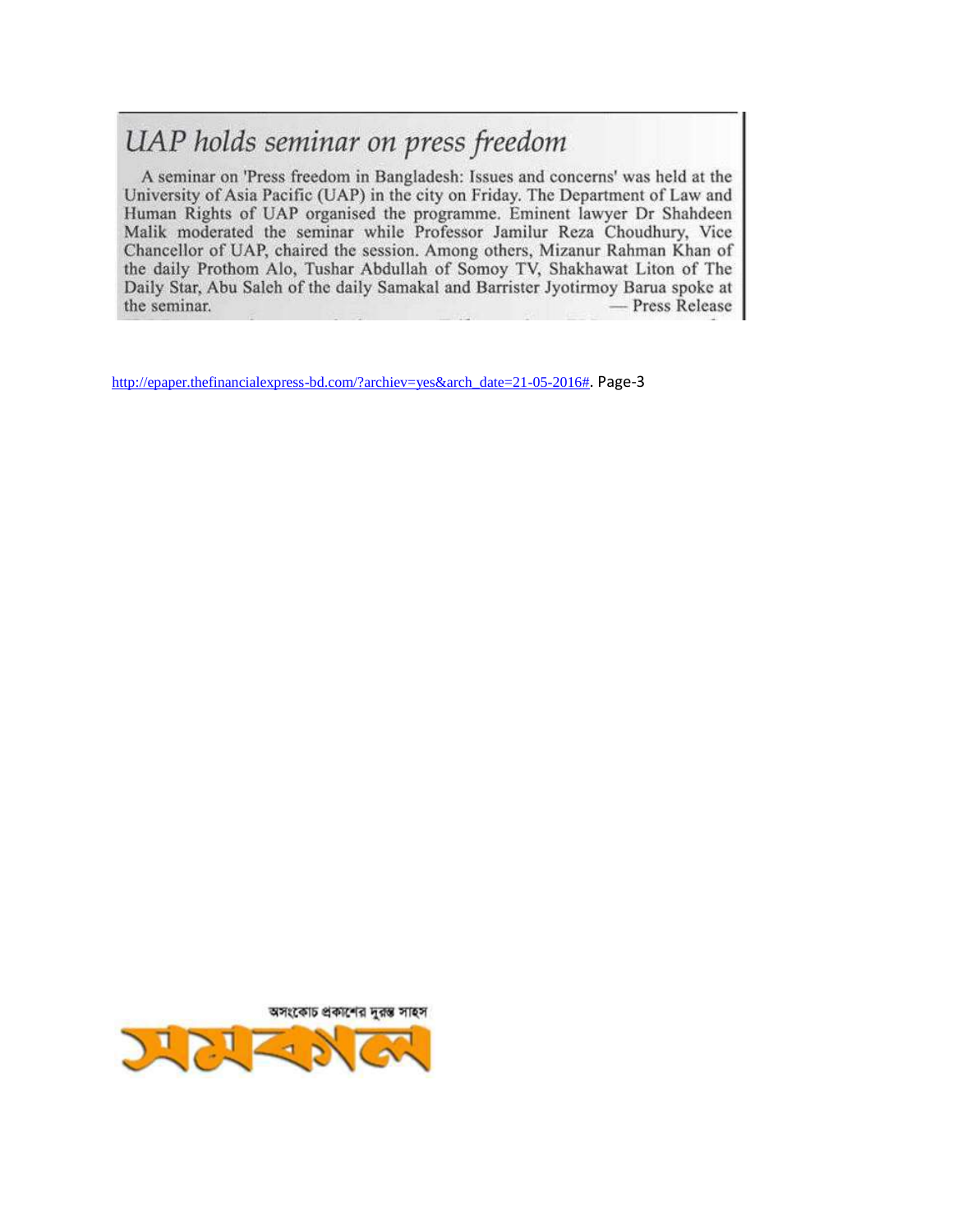

[http://www.esamakal.net/?archiev=yes&arch\\_date=21-05-2016#,](http://www.esamakal.net/?archiev=yes&arch_date=21-05-2016) page-4

# ENew Nation

#### **Seminar on 'Press Freedom' held at UAP**

The Department of Law and Human Rights of the University of Asia Pacific (UAP) on Friday organized a seminar titled 'Press Freedom in Bangladesh: Issues and Concerns'.Eminent lawyer Dr Shahdeen Malik moderated the seminar while Prof Jamilur Reza Choudhury, Vice Chancellor of UAP chaired the session. Among others, Mizanur Rahman Khan of daily Prothom Alo, Tushar Abdullah of Somoy TV, Shakhawat Liton of The Daily Star, Abu Saleh of daily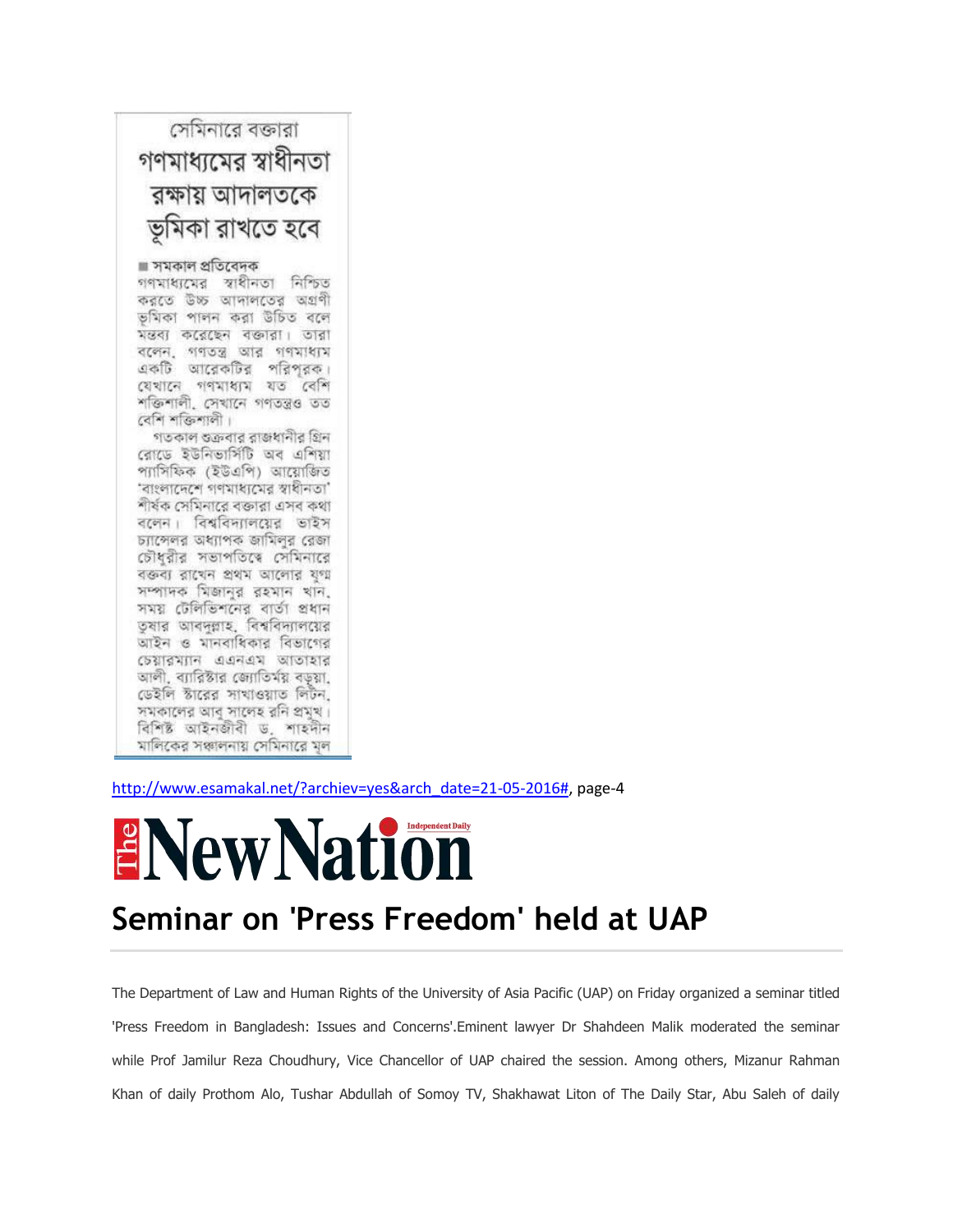Samakal and Barrister Jyotirmoy Barua spoke at the seminar. Faculty, students took part at the seminar that concluded with vote of thanks by Dr. A N M Atahar Ali, Head of the Department.

<http://thedailynewnation.com/news/94247/seminar-on-press-freedom-held-at-uap.html>



## সংবাদ প্রচারে অনেক ধরণের চাপ থাকে: সেমিনারে বক্তারা

সংবাদ প্রচার বা প্রকাশ করার ক্ষেত্রে অনেক ধরণের চাপ থাকে, সেই চাপ মাথায় নিয়েই গণমাধ্যম পরিচালনা করতে হয বলে জানিযেছেন বিভিন্ন গণমাধ্যমে কর্মরত সাংবাদিকরা।

শুক্রবার সকালে এশিয়া প্যাসিফিক ইউনিভার্সিটিতে সংবাদ মাধ্যমের স্বাধীনতা বিষয়ক এক সমভনারয োযা একথা ফররন।

এসময় বক্তারা বলেন, প্রতিটি গণমাধ্যমের নীতিমালা থাকে সেদিকে লক্ষ্য রেখে সংবাদ প্রচার বা প্রকাশ হয়। ১৯৭১ চনত করা যাতিক বিশ্ববিদ্যালয় করা হয়।

সেমিনারে গণমাধ্যম ব্যক্তিত্ব, আইনজীবী, বিশ্ববিদ্যালয়ের শিক্ষকরা বক্তব্য রাখেন। সেমিনারে সভাপতিত্ব করেন বিশ্ববিদ্যালয়টির উপাচার্য অধ্যাপক ড. জামিলর রেজা চৌধরী। [http://somoynews.tv/pages/details/%E0%A6%B8%E0%A6%82%E0%A6%AC%E0%A6%BE%E0%A6%A6-](http://somoynews.tv/pages/details/%E0%A6%B8%E0%A6%82%E0%A6%AC%E0%A6%BE%E0%A6%A6-%E0%A6%AA%E0%A7%8D%E0%A6%B0%E0%A6%9A%E0%A6%BE%E0%A6%B0%E0%A7%87-%E0%A6%85%E0%A6%A8%E0%A7%87%E0%A6%95-%E0%A6%A7%E0%A6%B0%E0%A6%A3%E0%A7%87%E0%A6%B0-%E0%A6%9A%E0%A6%BE%E0%A6%AA-%E0%A6%A5%E0%A6%BE%E0%A6%95%E0%A7%87-%E0%A6%B8%E0%A7%87%E0%A6%AE%E0%A6%BF%E0%A6%A8%E0%A6%BE%E0%A6%B0%E0%A7%87-%E0%A6%AC%E0%A6%95%E0%A7%8D%E0%A6%A4%E0%A6%BE%E0%A6%B0%E0%A6%BE) [%E0%A6%AA%E0%A7%8D%E0%A6%B0%E0%A6%9A%E0%A6%BE%E0%A6%B0%E0%A7%87-](http://somoynews.tv/pages/details/%E0%A6%B8%E0%A6%82%E0%A6%AC%E0%A6%BE%E0%A6%A6-%E0%A6%AA%E0%A7%8D%E0%A6%B0%E0%A6%9A%E0%A6%BE%E0%A6%B0%E0%A7%87-%E0%A6%85%E0%A6%A8%E0%A7%87%E0%A6%95-%E0%A6%A7%E0%A6%B0%E0%A6%A3%E0%A7%87%E0%A6%B0-%E0%A6%9A%E0%A6%BE%E0%A6%AA-%E0%A6%A5%E0%A6%BE%E0%A6%95%E0%A7%87-%E0%A6%B8%E0%A7%87%E0%A6%AE%E0%A6%BF%E0%A6%A8%E0%A6%BE%E0%A6%B0%E0%A7%87-%E0%A6%AC%E0%A6%95%E0%A7%8D%E0%A6%A4%E0%A6%BE%E0%A6%B0%E0%A6%BE) [%E0%A6%85%E0%A6%A8%E0%A7%87%E0%A6%95-](http://somoynews.tv/pages/details/%E0%A6%B8%E0%A6%82%E0%A6%AC%E0%A6%BE%E0%A6%A6-%E0%A6%AA%E0%A7%8D%E0%A6%B0%E0%A6%9A%E0%A6%BE%E0%A6%B0%E0%A7%87-%E0%A6%85%E0%A6%A8%E0%A7%87%E0%A6%95-%E0%A6%A7%E0%A6%B0%E0%A6%A3%E0%A7%87%E0%A6%B0-%E0%A6%9A%E0%A6%BE%E0%A6%AA-%E0%A6%A5%E0%A6%BE%E0%A6%95%E0%A7%87-%E0%A6%B8%E0%A7%87%E0%A6%AE%E0%A6%BF%E0%A6%A8%E0%A6%BE%E0%A6%B0%E0%A7%87-%E0%A6%AC%E0%A6%95%E0%A7%8D%E0%A6%A4%E0%A6%BE%E0%A6%B0%E0%A6%BE) [%E0%A6%A7%E0%A6%B0%E0%A6%A3%E0%A7%87%E0%A6%B0-](http://somoynews.tv/pages/details/%E0%A6%B8%E0%A6%82%E0%A6%AC%E0%A6%BE%E0%A6%A6-%E0%A6%AA%E0%A7%8D%E0%A6%B0%E0%A6%9A%E0%A6%BE%E0%A6%B0%E0%A7%87-%E0%A6%85%E0%A6%A8%E0%A7%87%E0%A6%95-%E0%A6%A7%E0%A6%B0%E0%A6%A3%E0%A7%87%E0%A6%B0-%E0%A6%9A%E0%A6%BE%E0%A6%AA-%E0%A6%A5%E0%A6%BE%E0%A6%95%E0%A7%87-%E0%A6%B8%E0%A7%87%E0%A6%AE%E0%A6%BF%E0%A6%A8%E0%A6%BE%E0%A6%B0%E0%A7%87-%E0%A6%AC%E0%A6%95%E0%A7%8D%E0%A6%A4%E0%A6%BE%E0%A6%B0%E0%A6%BE) [%E0%A6%9A%E0%A6%BE%E0%A6%AA-%E0%A6%A5%E0%A6%BE%E0%A6%95%E0%A7%87-](http://somoynews.tv/pages/details/%E0%A6%B8%E0%A6%82%E0%A6%AC%E0%A6%BE%E0%A6%A6-%E0%A6%AA%E0%A7%8D%E0%A6%B0%E0%A6%9A%E0%A6%BE%E0%A6%B0%E0%A7%87-%E0%A6%85%E0%A6%A8%E0%A7%87%E0%A6%95-%E0%A6%A7%E0%A6%B0%E0%A6%A3%E0%A7%87%E0%A6%B0-%E0%A6%9A%E0%A6%BE%E0%A6%AA-%E0%A6%A5%E0%A6%BE%E0%A6%95%E0%A7%87-%E0%A6%B8%E0%A7%87%E0%A6%AE%E0%A6%BF%E0%A6%A8%E0%A6%BE%E0%A6%B0%E0%A7%87-%E0%A6%AC%E0%A6%95%E0%A7%8D%E0%A6%A4%E0%A6%BE%E0%A6%B0%E0%A6%BE) [%E0%A6%B8%E0%A7%87%E0%A6%AE%E0%A6%BF%E0%A6%A8%E0%A6%BE%E0%A6%B0%E0%A7%87-](http://somoynews.tv/pages/details/%E0%A6%B8%E0%A6%82%E0%A6%AC%E0%A6%BE%E0%A6%A6-%E0%A6%AA%E0%A7%8D%E0%A6%B0%E0%A6%9A%E0%A6%BE%E0%A6%B0%E0%A7%87-%E0%A6%85%E0%A6%A8%E0%A7%87%E0%A6%95-%E0%A6%A7%E0%A6%B0%E0%A6%A3%E0%A7%87%E0%A6%B0-%E0%A6%9A%E0%A6%BE%E0%A6%AA-%E0%A6%A5%E0%A6%BE%E0%A6%95%E0%A7%87-%E0%A6%B8%E0%A7%87%E0%A6%AE%E0%A6%BF%E0%A6%A8%E0%A6%BE%E0%A6%B0%E0%A7%87-%E0%A6%AC%E0%A6%95%E0%A7%8D%E0%A6%A4%E0%A6%BE%E0%A6%B0%E0%A6%BE) [%E0%A6%AC%E0%A6%95%E0%A7%8D%E0%A6%A4%E0%A6%BE%E0%A6%B0%E0%A6%BE](http://somoynews.tv/pages/details/%E0%A6%B8%E0%A6%82%E0%A6%AC%E0%A6%BE%E0%A6%A6-%E0%A6%AA%E0%A7%8D%E0%A6%B0%E0%A6%9A%E0%A6%BE%E0%A6%B0%E0%A7%87-%E0%A6%85%E0%A6%A8%E0%A7%87%E0%A6%95-%E0%A6%A7%E0%A6%B0%E0%A6%A3%E0%A7%87%E0%A6%B0-%E0%A6%9A%E0%A6%BE%E0%A6%AA-%E0%A6%A5%E0%A6%BE%E0%A6%95%E0%A7%87-%E0%A6%B8%E0%A7%87%E0%A6%AE%E0%A6%BF%E0%A6%A8%E0%A6%BE%E0%A6%B0%E0%A7%87-%E0%A6%AC%E0%A6%95%E0%A7%8D%E0%A6%A4%E0%A6%BE%E0%A6%B0%E0%A6%BE)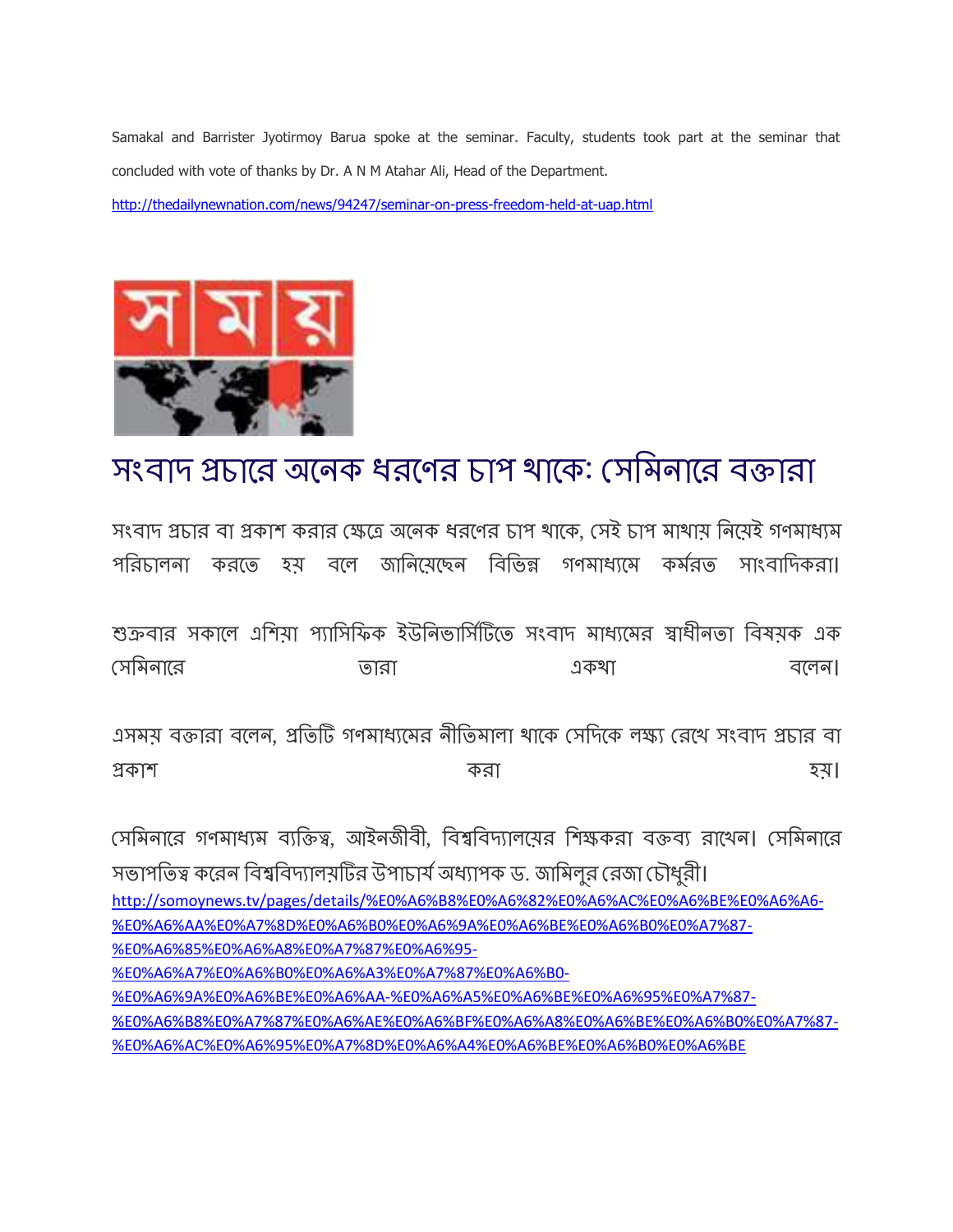শুক্রবার ইউনিভার্সিটি অফ এশিয়া প্যাসেফিক আয়োজিত এক সেমিনারে উপস্থিত অতিথিবন্দ-সমকাল

#### সমকাল প্রতিবেদক

সংবিধান প্রদত্ত গণমাধ্যমের স্বাধীনতা নিশ্চিত করতে উচ্চ আদালতের অগ্রণী ভূমিকা পালন করা উচিত মন্তব্য করেছেন বক্তারা।

তারা বলেছেন, গণতন্ত্র আর গণমাধ্যম একটি আরেকটির পরিপূরক। যেথানে গণমাধ্যম যতবেশি শক্তিশালী সেথানে গণতন্ত্রও ততবেশি শক্তিশালী। আর এই গণতন্ত্র ও গণমাধ্যমের স্বাধীনতা নিশ্চিত করতে উচ্চ আদালতকে অগ্রণী ভূমিকা পালন করতে হবে। কারণ, যে সমাজ বা রাষ্ট্রে মতপ্রকাশের স্বাধীনতা নেই, সেই সমাজ কিংবা রাষ্ট্রকে গণতান্ত্রিক বলা যায় না।

শুক্রবার রাজধানীর গ্রিন রোডে ইউনিভার্সিটি অফ এশিয়া প্যাসেফিক (ইউএপি) আয়োজিত 'বাংলাদেশে গণমাধ্যমের স্বাধীনতা' শীর্ষক সেমিনারে বক্তারা এসব কথা বলেন।

বিশ্ববিদ্যালয়ের উপাচার্য অধ্যাপক জামিলুর রেজা চৌধুরীর সভাপতিত্বে সেমিনারে বক্তব্য রাথেন প্রথম আলোর যুগ্ম সম্পাদক মিজানুর রহমান থান, সময় টেলিভিশনের বার্তা প্রধান তুষার আবদুল্লাহ, বিশ্ববিদ্যালয়ের আইন ও মানবাধিকার বিভাগের চেয়ারম্যান এএনএম আতাহার



## রাথতে হবে'

## 'গণমাধ্যমের স্বাধীনতা রক্ষায় উচ্চ আদালতকে ভূমিকা



অসংকোচ প্রকাশের দুরস্ত সাহস